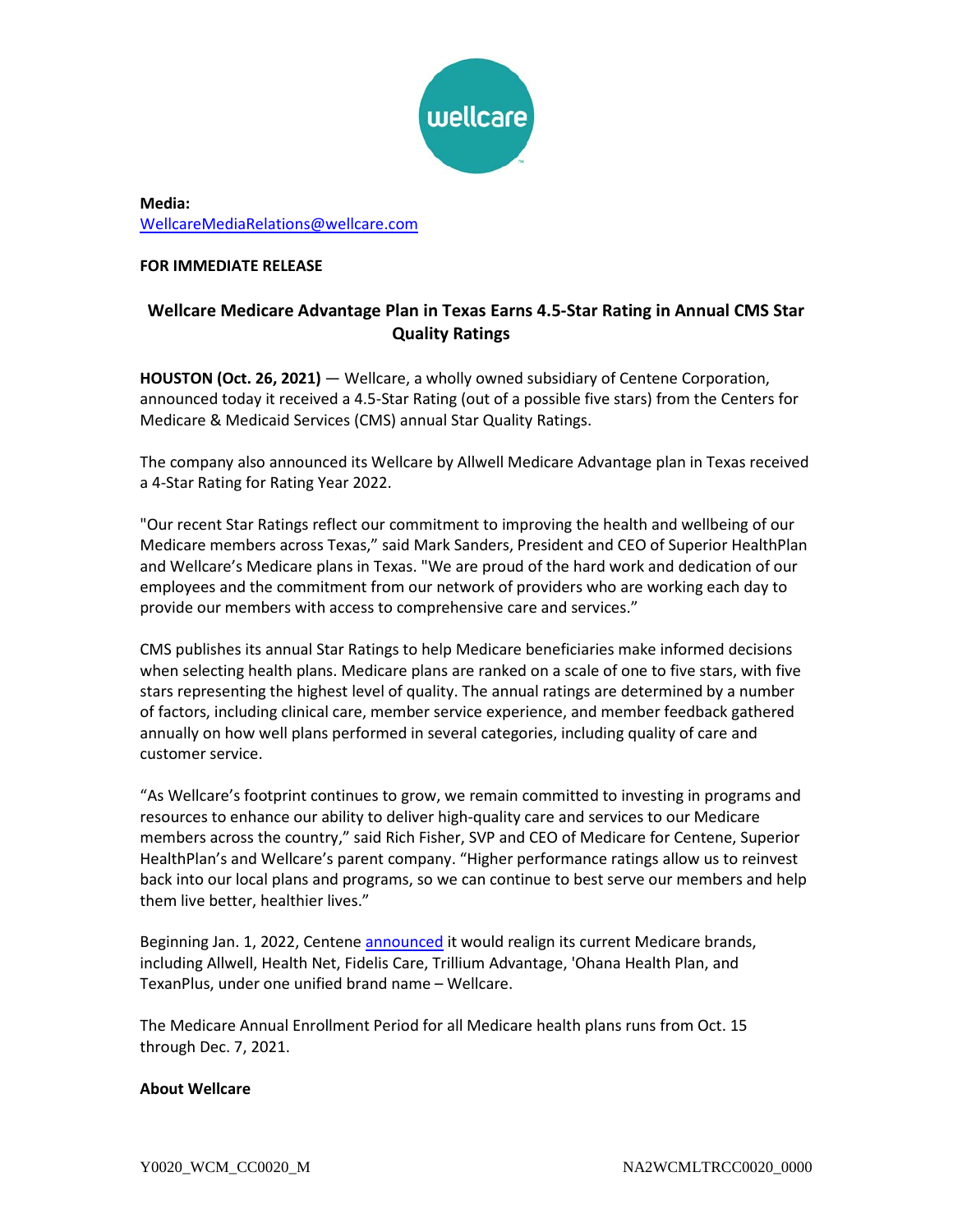

For more than 20 years, Wellcare has offered a range of Medicare products, including Medicare Advantage and Medicare Prescription Drug Plans (PDP), which offer affordable coverage beyond Original Medicare. Today, the company offers benefits with every Medicare beneficiary in mind, such as dental, hearing and vision services; Flex cards to assist with co-pays; transportation services; telehealth visits; wellness and fitness programs; in-home support services; and special supplemental benefits for the chronically ill. Wellcare is a wholly owned subsidiary of Centene Corporation, a leading multi-national healthcare enterprise committed to transforming the health of the community, one person at a time. Beginning Jan. 1, 2022, Centene's Medicare brands, including Allwell, Health Net, Fidelis Care, Trillium Advantage, 'Ohana Health Plan, and TexanPlus will transition to the Wellcare brand. For more information about Wellcare, visit [www.wellcare.com.](http://www.wellcare.com/)

### **About Superior HealthPlan**

Founded in 1999, [Superior HealthPlan](http://www.superiorhealthplan.com/) is a managed care company that delivers quality healthcare throughout Texas. Committed to transforming the health of the community, one person at a time, Superior supports active local involvement in all 254 Texas counties with approximately 4,000 employees in 8 offices throughout the state. Superior is a wholly-owned subsidiary of Centene Corporation, a leading multi-national healthcare enterprise offering both core Medicaid and specialty services. More information on Superior can be found at [www.SuperiorHealthPlan.com.](http://www.superiorhealthplan.com/)

### **About Centene Corporation**

Centene Corporation, a Fortune 25 company, is a leading multi-national healthcare enterprise that is committed to helping people live healthier lives. The Company takes a local approach – with local brands and local teams – to provide fully integrated, high-quality, and cost-effective services to government-sponsored and commercial healthcare programs, focusing on underinsured and uninsured individuals. Centene offers affordable and high-quality products to nearly 1 in 15 individuals across the nation, including Medicaid and Medicare members (including Medicare Prescription Drug Plans) as well as individuals and families served by the Health Insurance Marketplace, the TRICARE program, and individuals in correctional facilities. The Company also serves several international markets, and contracts with other healthcare and commercial organizations to provide a variety of specialty services focused on treating the whole person. Centene focuses on long-term growth and the development of its people, systems and capabilities so that it can better serve its members, providers, local communities, and government partners.

Centene uses its investor relations website to publish important information about the Company, including information that may be deemed material to investors. Financial and other information about Centene is routinely posted and is accessible on Centene's investor relations website, [https://investors.centene.com/.](https://investors.centene.com/)

### **Forward-Looking Statements**

*All statements, other than statements of current or historical fact, contained in this press release are forward-looking statements. Without limiting the foregoing, forward-looking statements*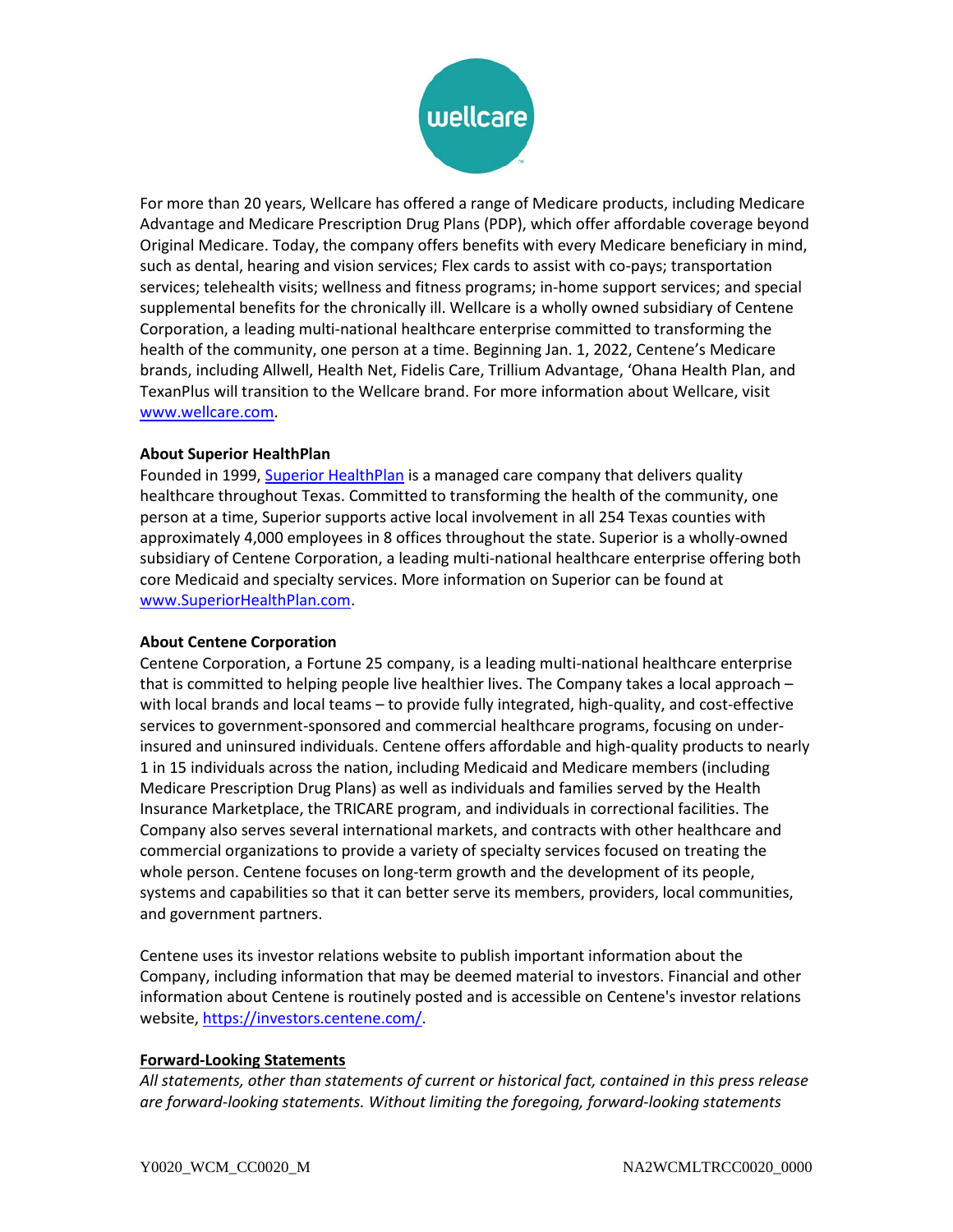

*often use words such as "believe," "anticipate," "plan," "expect," "estimate," "intend," "seek," "target," "goal," "may," "will," "would," "could," "should," "can," "continue" and other similar words or expressions (and the negative thereof). Centene (the Company, our, or we) intends such forward-looking statements to be covered by the safe-harbor provisions for forward-looking statements contained in the Private Securities Litigation Reform Act of 1995, and we are including this statement for purposes of complying with these safe-harbor provisions. In particular, these statements include, without limitation, statements about our future operating or financial performance, market opportunity, growth strategy, competition, expected activities in completed and future acquisitions, including statements about the impact of our proposed acquisition of Magellan Health (the Magellan Acquisition), our completed acquisition of WellCare Health Plans, Inc. (WellCare and such acquisition, the WellCare Acquisition), other recent and future acquisitions, investments, the adequacy of our available cash resources and our settlements with Ohio and Mississippi to resolve claims and/or allegations made by those states with regard to past practices at Envolve Pharmacy Solutions, Inc. (Envolve), as our pharmacy benefits manager (PBM) subsidiary, and other possible future claims and settlements related to the past practices at Envolve and our ability to settle claims with other states within the reserve estimate we have recorded and on other acceptable terms, or at all. These forwardlooking statements reflect our current views with respect to future events and are based on numerous assumptions and assessments made by us in light of our experience and perception of historical trends, current conditions, business strategies, operating environments, future developments and other factors we believe appropriate. By their nature, forward-looking statements involve known and unknown risks and uncertainties and are subject to change because they relate to events and depend on circumstances that will occur in the future, including economic, regulatory, competitive and other factors that may cause our or our industry's actual results, levels of activity, performance or achievements to be materially different from any future results, levels of activity, performance or achievements expressed or implied by these forward-looking statements. These statements are not guarantees of future performance and are subject to risks, uncertainties and assumptions. All forward-looking statements included in this press release are based on information available to us on the date hereof. Except as may be otherwise required by law, we undertake no obligation to update or revise the forward-looking statements included in this press release, whether as a result of new information, future events or otherwise, after the date hereof. You should not place undue reliance on any forward-looking statements, as actual results may differ materially from projections, estimates, or other forward-looking statements due to a variety of important factors, variables and events including, but not limited to: the impact of COVID-19 on global markets, economic conditions, the healthcare industry and our results of operations and the response by governments and other third parties; the risk that regulatory or other approvals required for the Magellan Acquisition may be delayed or not obtained or are subject to unanticipated conditions that could require the exertion of management's time and our resources or otherwise have an adverse effect on us; the possibility that certain conditions to the consummation of the Magellan Acquisition will not be satisfied or completed on a timely basis and accordingly, the Magellan Acquisition may not be consummated on a timely basis or at all; uncertainty as to the expected financial performance of the combined company following completion of the Magellan Acquisition; the possibility that the expected synergies and value*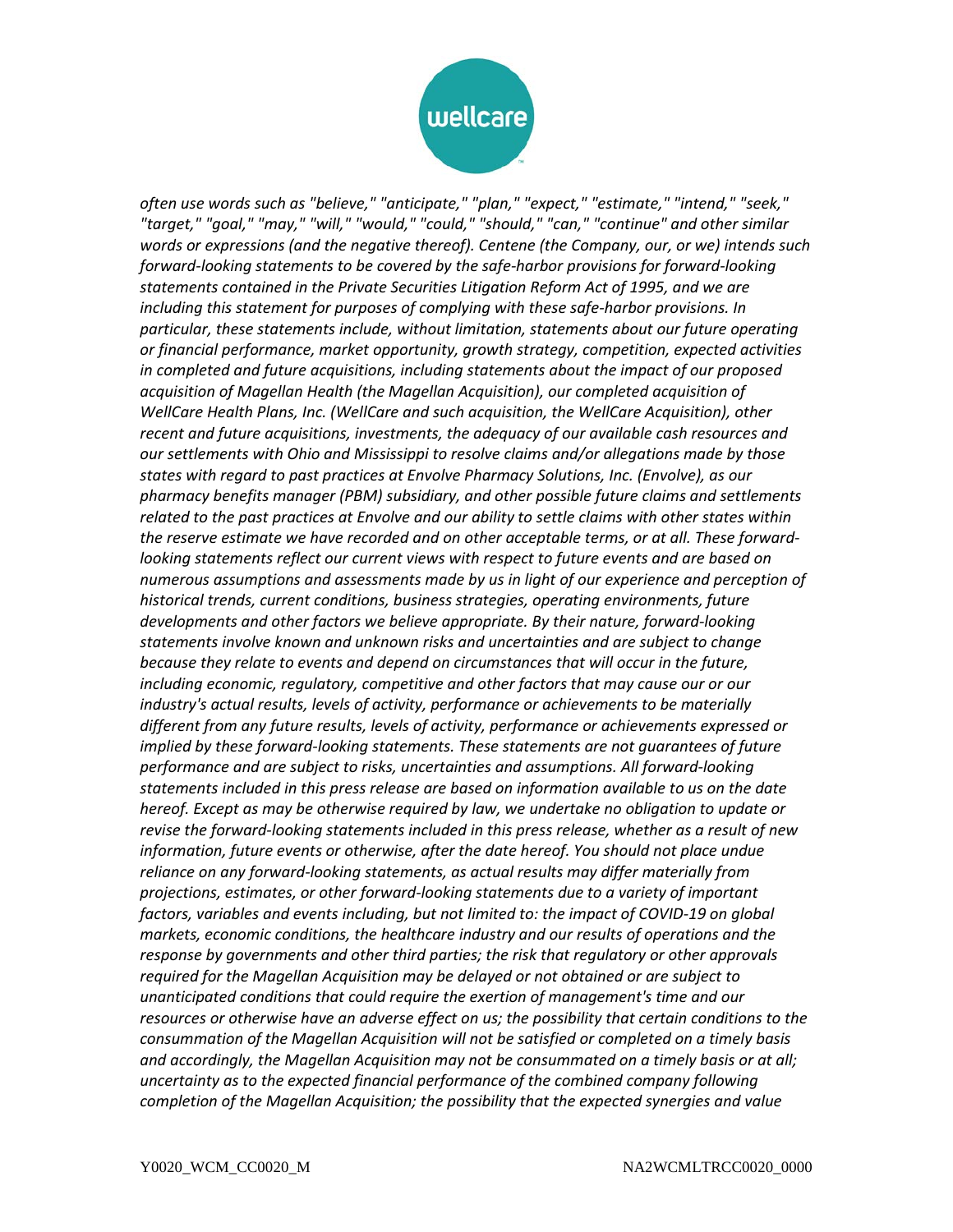

*creation from the Magellan Acquisition or the WellCare Acquisition (or other acquired businesses) will not be realized, or will not be realized within the respective expected time periods; the risk that unexpected costs will be incurred in connection with the completion and/or integration of the Magellan Acquisition or that the integration of Magellan Health will be more difficult or time consuming than expected; the risk that potential litigation in connection with the Magellan Acquisition may affect the timing or occurrence of the Magellan Acquisition or result in significant costs of defense, indemnification and liability; a downgrade of the credit rating of our indebtedness; the inability to retain key personnel; disruption from the announcement, pendency, completion and/or integration of the Magellan Acquisition or from the integration of the WellCare Acquisition, or similar risks from other acquisitions we may announce or complete from time to time, including potential adverse reactions or changes to business relationships with customers, employees, suppliers or regulators, making it more difficult to maintain business and operational relationships; our ability to accurately predict and effectively manage health benefits and other operating expenses and reserves, including fluctuations in medical utilization rates due to the impact of COVID-19; competition; membership and revenue declines or unexpected trends; changes in healthcare practices, new technologies and advances in medicine; increased healthcare costs; changes in economic, political or market conditions; changes in federal or state laws or regulations, including changes with respect to income tax reform or government healthcare programs as well as changes with respect to the Patient Protection and Affordable Care Act and the Health Care and Education Affordability Reconciliation Act (collectively referred to as the ACA) and any regulations enacted thereunder that may result from changing political conditions, the new administration or judicial actions; rate cuts or other payment reductions or delays by governmental payors and other risks and uncertainties affecting our government businesses; our ability to adequately price products; tax matters; disasters or major epidemics; changes in expected contract start dates; provider, state, federal, foreign and other contract changes and timing of regulatory approval of contracts; the expiration, suspension, or termination of our contracts with federal or state governments (including, but not limited to, Medicaid, Medicare, TRICARE or other customers); the difficulty of predicting the timing or outcome of legal or regulatory proceedings or matters, including claims against our PBM business or whether additional claims, reviews or investigations relating to our PBM business will be brought by states, the federal government or shareholder litigants, or government investigations; challenges to our contract awards; cyber-attacks or other privacy or data security incidents; the exertion of management's time and our resources, and other expenses incurred and business changes required in connection with complying with the undertakings in connection with any regulatory, governmental or third party consents or approvals for acquisitions, including the Magellan Acquisition; disruption caused by significant completed and pending acquisitions making it more difficult to maintain business and operational relationships; the risk that unexpected costs will be incurred in connection with the completion and/or integration of acquisition transactions; changes in expected closing dates,*  estimated purchase price and accretion for acquisitions; the risk that acquired businesses will not *be integrated successfully; restrictions and limitations in connection with our indebtedness; our ability to maintain or achieve improvement in the Centers for Medicare and Medicaid Services (CMS) Star ratings and maintain or achieve improvement in other quality scores in each case that can impact revenue and future growth; availability of debt and equity financing, on terms that*